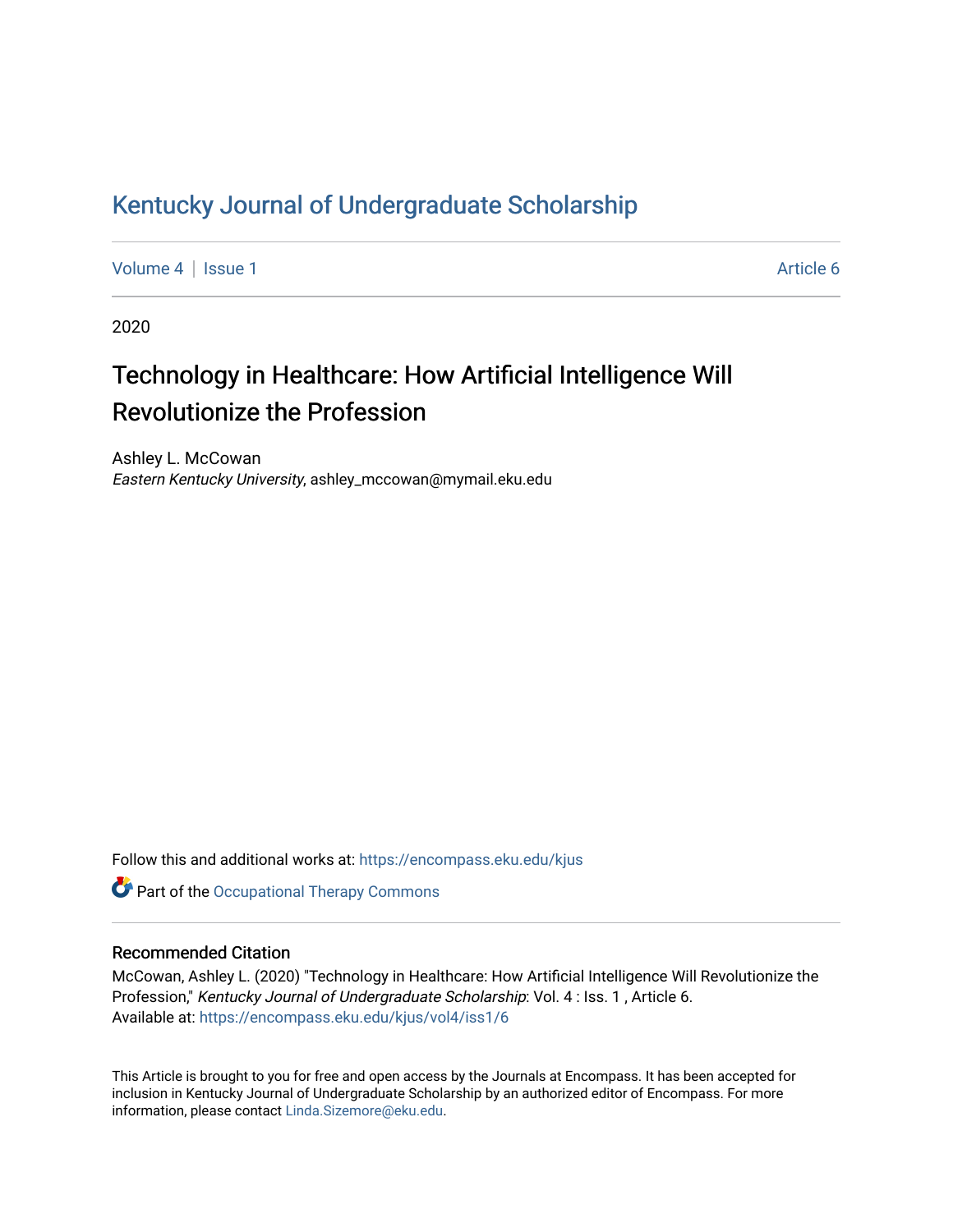## Ashley McCowan

Eastern Kentucky University

**Abstract**: The topic of artificial intelligence is a hot topic in the U.S. healthcare system and, despite some uncertainties, continues to be increasingly integrated into healthcare delivery. Artificial intelligence can be used for several different purposes, including data storage, decision making, and image analysis. Critics of artificial intelligence in healthcare are skeptical of its ability to provide security of medical information and fear that it will eventually replace the need for human healthcare workers. Although the critics' skepticism may be founded, further research of artificial intelligence in healthcare shows that those fears are not based on fact. In actuality, artificial intelligence in healthcare has been proven to reduce healthcare expenditures, increase access, and improve quality of care and overall health outcomes. It is important for future healthcare providers to increase familiarity with artificial intelligence in order to effectively integrate it into practice, so that they may improve the health and well-being of future clients.

Keywords: Artificial intelligence; occupational role; quality of care

Artificial intelligence is a computerized system that was developed to mimic human intelligence. Artificial intelligence continues to make technological advancements, which increases its utilization by different professions, especially those in healthcare. According to Marr (2018), healthcare professionals use artificial intelligence for a variety of reasons, including aiding in the diagnosis and treatment process of patients, medical record keeping, administrative tasks, and in the analysis of imaging. Healthcare professionals use artificial intelligence based on the belief that it helps decrease the probability of human error. However, some individuals are under the impression that continued progression and use of artificial intelligence will eventually lead to the replacement of human healthcare workers. Lynn (2019) states that the reliance on physicians and nurses for diagnoses will be replaced by advanced computers if preventative measures are not taken.

## Healthcare Delivery

Whether positive or negative, the use of artificial intelligence directly influences the delivery of U.S. healthcare. Indeed, because there is no universal healthcare system in the U.S., the quality and quantity of healthcare delivery is highly dependent upon the health professional and the ability of organizations to obtain reimbursement (Shi & Singh, 2019). Cost of medical care in the U.S. runs high; therefore, not all individuals will receive the most effective and efficient treatment. Often times, insurance plans do not cover costs of particular health treatments and, independently, the individual cannot afford to pay for treatment out of pocket. The integration of artificial intelligence in healthcare will help solve this persistent problem in U.S. healthcare delivery. In support of this, Gill-Cox (2018) states the use of artificial intelligence in healthcare will lead to improvements in medical results by increasing the accuracy of treatments, which will eventually assist in decreasing medical expenses. However, according to Houlton (2018), although the incorporation of artificial intelligence into healthcare is seemingly more efficient and cost effective, artificial intelligence could cause more security issues with data sharing.

## Population Impacted and National Community Issue

The transformation of healthcare delivery through the use of artificial intelligence will affect all individuals in the U.S. in some way, because all citizens will utilize the healthcare system at some point in their lives. Furthermore, the use of artificial intelligence in healthcare will also have a great impact on the access, cost, and quality of services, significantly influencing the ability of individuals to receive needed medical attention. Although almost all individuals will be affected by the integration of artificial intelligence into healthcare, the population who will be most impacted by this advancement in technology are healthcare professionals. Artificial intelligence is being increasingly incorporated into all areas of healthcare, and, due to the overwhelming evidence of the its benefits, professionals who lack the knowledge to effectively implement it in practice, or simply refuse to even do so, could negatively affect the overall well-being of the community. Indeed, Bhardwaj (2019) states that using artificial intelligence allows healthcare professionals to provide the "best possible healthcare services for their patients" (p. 2), which is what all healthcare professionals strive to accomplish. In contrast, the incorporation of artificial intelligence in healthcare also impacts healthcare professionals in regards to the fear of the replacement of human workers. However, according to Buch, Ahmed, and Maruthappu (2018), the purpose of the continual development of artificial intelligence is to aid healthcare professionals in the delivery of healthcare services, not replacement.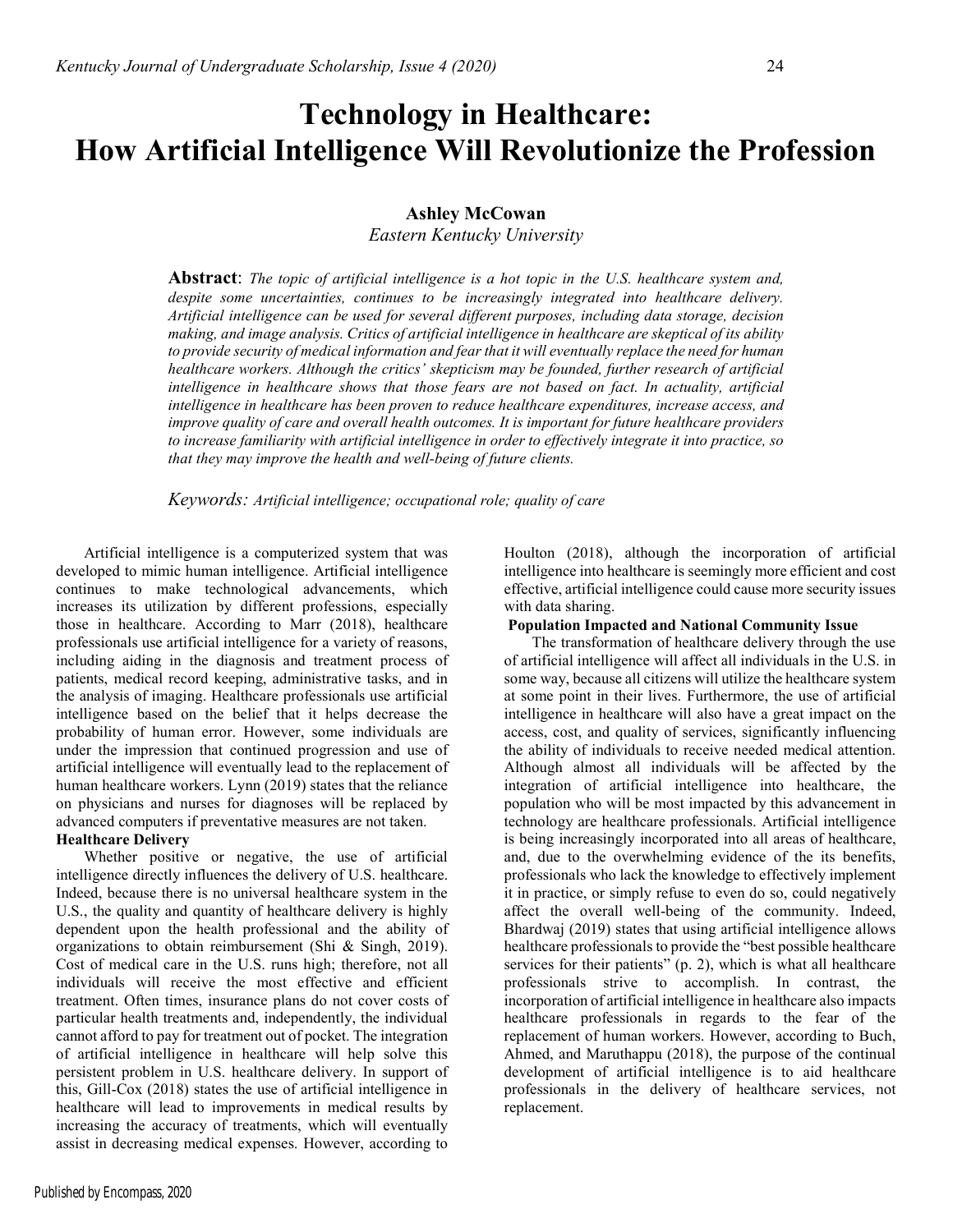#### Thesis

The use of artificial intelligence to support medical practice provides a wide array of benefits for healthcare recipients, and has few consequences. Artificial intelligence is an important asset for improving quality of care, cost, and access in the United States healthcare system.

#### Relationship

### Connection to Course Content

Whether private-based or government controlled, the purpose of insurance is to provide coverage for healthcare services that would otherwise be unaffordable. However, despite efforts from the Affordable Care Act to make insurance more affordable for everyone, not every U.S. citizen is insured (Shi and Singh, 2019). According to Shi and Singh (2019), the creation of new, more advanced technology and the practice of defensive medicine are two factors that contribute to the increase of price in healthcare service and delivery. Furthermore, in addition to a lack of affordability, the absence of universal healthcare coverage and the continual increase in price are two reasons why healthcare in the U.S. is becoming even less accessible. However, Houlton (2018) states that the use of artificial intelligence in healthcare could actually save money by decreasing the use of resources in the health system while also improving client outcomes.

Another contributor to inaccessibility in the U.S. healthcare system is the maldistribution of medical professionals. Indeed, the distribution of primary care physicians in rural areas is less than the population distribution, meaning there are not enough primary care physicians to provide equitable care for all individuals who live in rural areas of the country (Shi & Singh, 2019). To resolve this recurrent problem in U.S. healthcare, the incorporation of artificial intelligence is proven to decrease the practice of medical maldistribution. Additionally, according to Bresnick (2018), the use of artificial intelligence in healthcare will expand access of care in underserved regions. Bresnick (2018) states that "artificial intelligence could help mitigate the impacts of severe deficit of qualified clinical staff by taking over some of the diagnostic duties typically allocated to humans" (para. 21). Indeed, the ability of artificial intelligence to perform some of the duties previously performed by medical professionals creates a modification in the daily occupations of healthcare workers.

As a nation, the U.S. is striving to increase access, decrease cost, while also simultaneously increasing the quality of care. The incorporation of artificial intelligence into U.S. healthcare helps contribute to the desired increase in quality of care received by the clients. The Institute of Medicine defines quality as "the degree to which health services for individuals and populations increase the likelihood of desired health outcomes and are consistent with current professional knowledge" (as cited in Shi and Singh, 2019, p. 518). Artificial intelligence utilization in healthcare is still being studied. Although there is a paucity of research in regards to the ability of artificial intelligence to produce superior health outcomes, the limited research does show that artificial intelligence can improve other aspects of healthcare, which demonstrates its ability to also make improvements to quality of care. According

https://encompass.eku.edu/kjus/vol4/iss1/6

to Bhardwaj (2019), "with the availability of digital medical data collected by current technology solutions and highperformance technology at low costs, AI solutions can significantly improve the quality of medical services" (p. 2). Similarly, Mesko, Hetenyi, and Gyorffy (2018) state that the capability of artificial intelligence to improve the conditions of the physicians and the work environment will eventually lead to an overall improvement in quality of care.

## Application to Occupational Science

Artificial intelligence in healthcare greatly affects the way individuals in the U.S. healthcare system perform their daily occupations. Before the development of artificial intelligence, individuals relied solely on healthcare professionals to provide diagnosis and treatment. Now, advanced forms of artificial intelligence have the ability to accurately diagnose certain diseases and conditions. According to Marr (2018), a Stanford University study found that artificial intelligence algorithms were capable of detecting the presence of skin cancer at the same level of accuracy as humans. Furthermore, artificial intelligence can also detect signs of cardiac arrest with 93% accuracy by analyzing an individual's speech compared to 73% accuracy for humans (Marr, 2018). Artificial intelligence is also making progress towards medical treatment. Indeed, Diprose and Buist (2016) state that "in the same way as making a diagnosis, the process is largely algorithmic. As a result, there is growing use of treatment…that range from simple information resources to intelligent algorithms that suggest patient-specific evidence-based treatment recommendations" (p. 74). Despite this, the fears of healthcare professionals remain, as the use of artificial intelligence is reducing their responsibilities, which may ultimately lead to their replacement or the need for human healthcare workers at all, diminishing their valued role in society.

Losing a valued occupational role can contribute to a loss of an individual's occupational identity, which can cause great emotional distress (Walder & Molinuex, 2017). However, even with all of its benefits, artificial intelligence lacks the capability to fulfill all of the responsibilities of a healthcare professional. Indeed, certain tasks, such as communication and making final treatment decisions are beyond the capability of artificial intelligence (Diprose & Buist, 2016). Although artificial intelligence can perform many functions of a human healthcare professional, it will not be able to independently take over all duties of a healthcare professional; therefore, healthcare professionals will be able to maintain their occupational identity and highly valued role by continuing participation in their meaningful, everyday occupations. Absolutely, participation in meaningful occupation is an essential component of maintaining health and well-being for individuals. According to Clark et al. (1997, as cited in Ekelman, Bazyk, & Bazyk, 2013), participation in meaningful occupation improves a person's mental and physical health and overall satisfaction with life.

The purpose of artificial intelligence in healthcare is not to replace the need for human workers. On the contrary, artificial intelligence is meant to act as a support system for the healthcare professional so that they may be able to perform effectively and improve the quality of life of their clients. To accomplish this, healthcare professionals can help improve the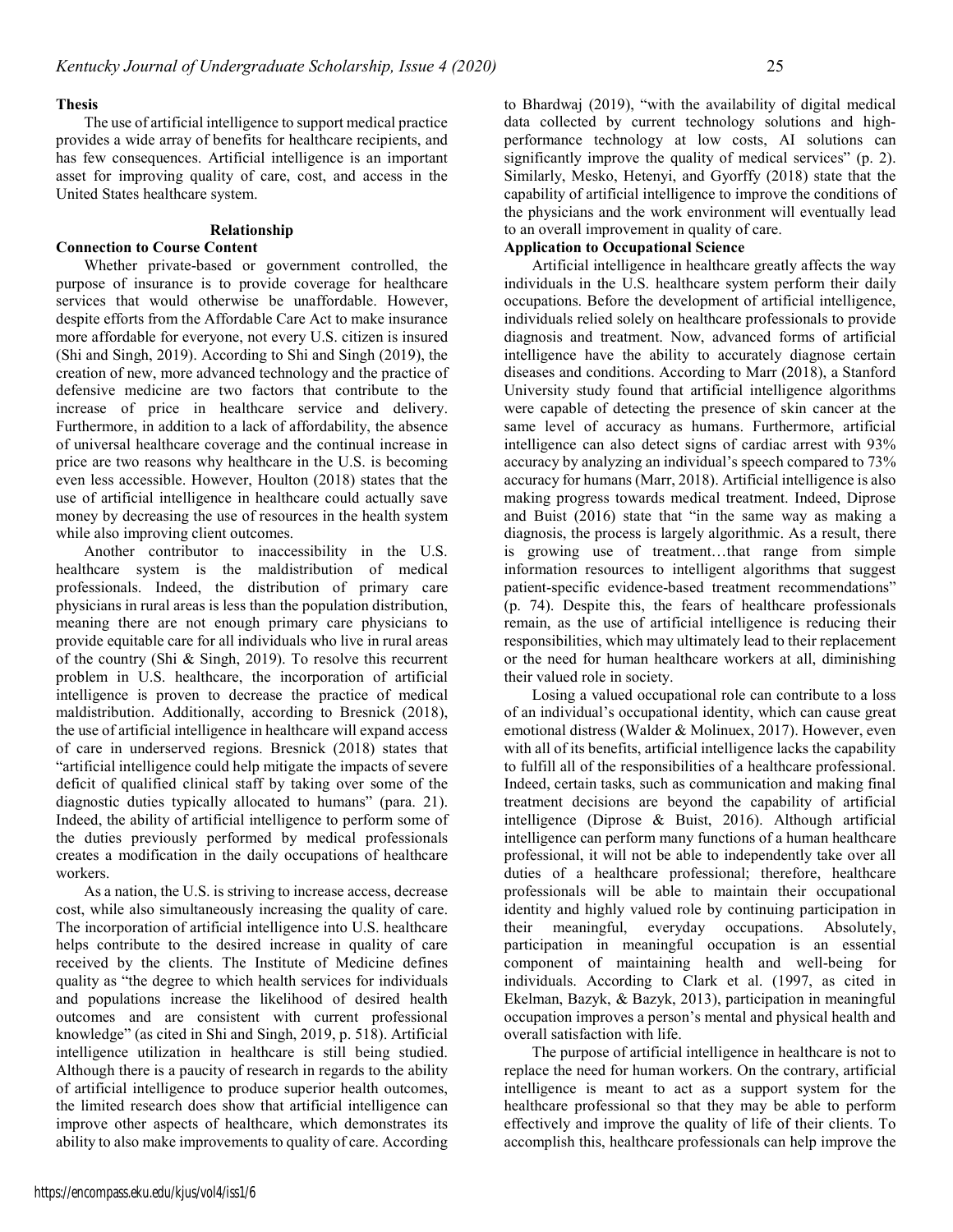quality of life of their clients through the enforcement of clientcentered practice. Client centeredness in healthcare includes treatment of the client, not just the disease. In order for the client to receive effective treatment, the client must trust the medical professional to do what is best for them; therefore, building rapport is an integral part of the client-professional relationship. Good client-professional rapport has been proven to produce better client compliance, satisfaction, and health outcomes (Al Ali & Elzubair, 2016). However, building rapport is only possible in human relationships; therefore, if rapport leads to better health outcomes and it can only be achieved through human interaction, human healthcare professionals are still an essential component of healthcare delivery, despite the capabilities of artificial intelligence.

## How it Applies to Future Role as a Healthcare Professional

Although artificial intelligence has the capability of providing beneficial support for the healthcare professional, it is only beneficial to a professional if they possess an understanding of artificial intelligence and are comfortable using it. Artificial intelligence, if placed in the hands of an individual who lacks the comfort required for proper utilization, can result in detrimental outcomes. The continual emergence of artificial intelligence as an integral part of healthcare can be a difficult concept for seasoned healthcare professionals to grasp due to their many years of practice without the use of such advanced technology. According to Pearl (2018), the biggest barrier to the utilization of artificial intelligence is the value of doctor intuition over the use of evidence-based solutions. Presently, artificial intelligence is mainly utilized in hospital settings; however, as the advancements in artificial intelligence continue to progress, it is expected expand its utilization to other aspects of healthcare, including rehabilitative and habilitative services, such as occupational therapy. As a future occupational therapist, the main focus of my practice should be to meet the goals of the client. If artificial intelligence is able to assist in the effectiveness and efficiency of treatment, it would be in the client's best interest to utilize that technology. Therefore, it is important to understand and be comfortable with the use of different forms of artificial intelligence, so I may be better equipped to promote the health and well-being of clients. Indeed, according to Mesko et al. (2018), "AI is not meant to replace medical professionals, but the ones using AI will probably replace the ones that don't" (p. 4).

#### Relevance

#### Relevance to Current Healthcare Policies

The U.S. healthcare system, although not completely controlled by the government, implements health policies. According to Shi and Singh (2019), health policy is "the aggregate of principles, stated or unstated, that…characterize the distribution of resources, services, and political influences that impact the health of the population" (p. 538). One of the most important U.S. health policies, the Affordable Care Act, deals with price and quality of care. The U.S. has struggled and continues to struggle with aligning affordability with quality of care (Shi & Singh, 2019). Although the U.S. is a leading nation in regards to technological advancements in healthcare, it is also considered one of the most expensive (Shi & Singh, 2019). Each new technological advancement helps to improve the quality of care received in the U.S., but it also necessitates an increase in healthcare costs for the consumer. With the integration of artificial intelligence in healthcare, one may think a rise in quality will promote a rise in cost. However, on the contrary, the utilization of artificial intelligence has been proven to help lower consumer costs in healthcare. Indeed, the implementation of artificial intelligence in healthcare will not only lead to faster, more efficient care, but also a decrease in costs for providing care (Mesko et al., 2018). Buch et al. (2018) agrees, stating that the use of artificial intelligence provides greater efficiency and cost-effectiveness.

One of the main concerns about the incorporation of artificial intelligence in healthcare is its ability to securely store medical information. Security of medical information is an important aspect of the Health Insurance Portability and Accountability Act (HIPAA). Human Health Services (2015) states that HIPAA was put into place in order to protect the personal health information of individuals, including the information on electronic medical records. Violation of HIPAA by healthcare professionals will result in appropriate disciplinary actions including immediate dismissal from a position. Consequently, it is important for healthcare professionals to maintain complete security of all health-related information. According to Zhavoronkov et al. (2019), "the transfer of medical records from paper to electronic formats could increase the chances of individuals accessing, using, or disclosing sensitive personal health data" (p. 63). However, Zhavonronkov et al. (2019), continues to state that efforts are being made to ensure the security of individual health records and information. Therefore, although security of health information is a valid concern when referring to the use of artificial intelligence in healthcare, healthcare professionals are aware of the concern and take extra precaution to ensure the privacy of their client's medical information, in order to not violate HIPAA or their credibility as professionals.

#### Implication and Consequences to Healthcare Delivery

The use of artificial intelligence in healthcare has the capability of improving the lives many, whether it be client or healthcare worker. Artificial intelligence improves the lives of healthcare professionals by lessening responsibility and promoting efficiency. According to Tizhoosh and Pantanowitz (2018), "AI software tools, if exploited and implemented well, have the possibility of handling laborious and mundane tasks and simplifying complex tasks" (p. 4). Greater efficiency of healthcare delivery not only positively affects the lives of healthcare professionals, but also the lives of clients, due to improvements in overall quality of care. Indeed, the incorporation of artificial intelligence in healthcare is improving many aspects of the U.S. health delivery system, such as cost, quality, and access, and is most effective with proper utilization and management. Although this technology is mainly being utilized in larger, wealthier facilities, such as hospitals, according to Buch et al. (2018), the use of artificial intelligence in healthcare is ideal for areas in which human healthcare professionals are scarce. Additionally, Buch et al. (2018) states that artificial intelligence can improve upon wait times and cost efficiency in healthcare. As artificial intelligence continues to improve and develop, it should also expand its utilization to other areas of healthcare delivery, such as